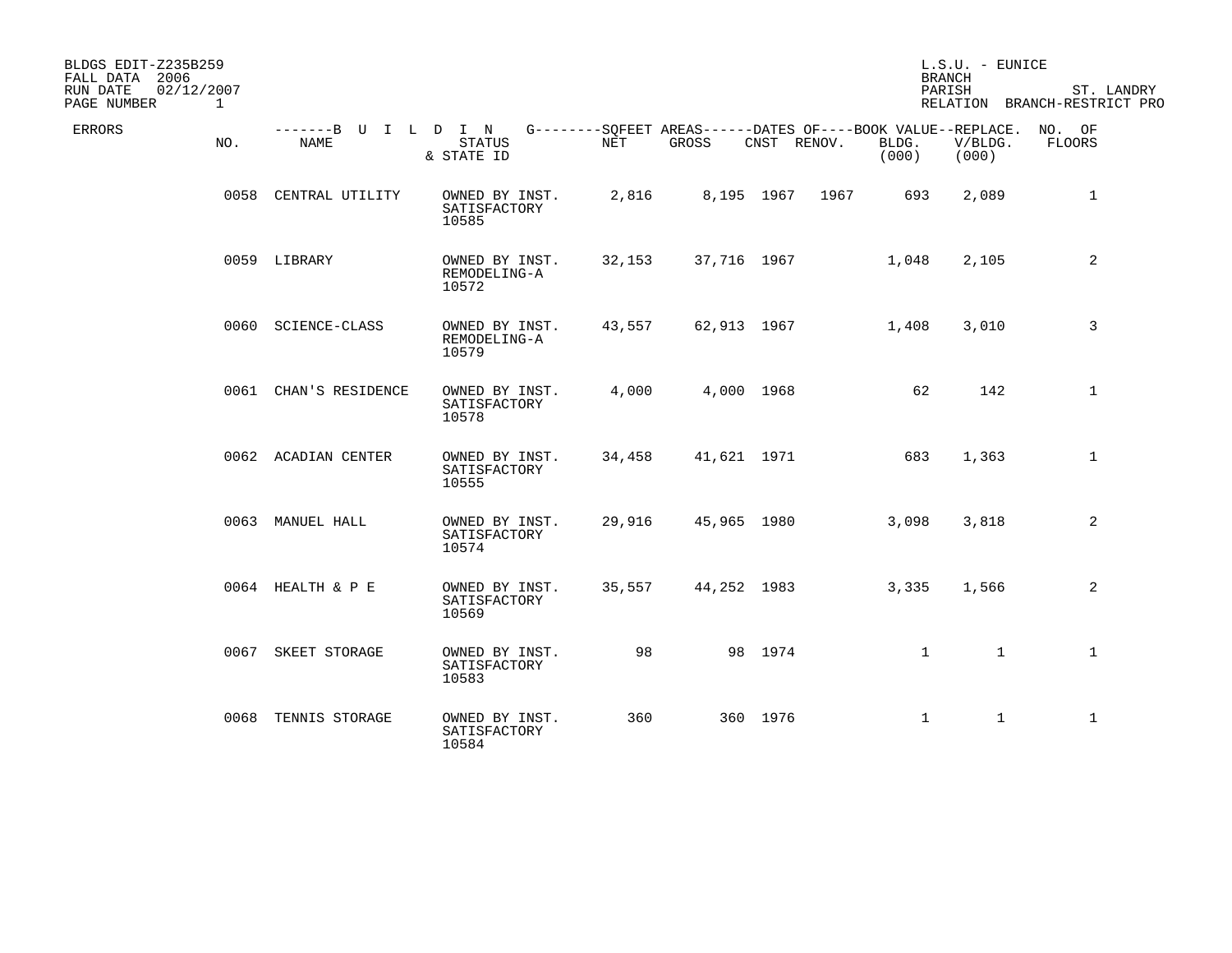| BLDGS EDIT-Z235B259<br>2006<br>FALL DATA<br>RUN DATE<br>02/12/2007<br>PAGE NUMBER | 2    |                    |                                            |        |             |                                                                       |                | $L.S.U. - EUNICE$<br><b>BRANCH</b><br>PARISH<br>RELATION | ST. LANDRY<br>BRANCH-RESTRICT PRO |
|-----------------------------------------------------------------------------------|------|--------------------|--------------------------------------------|--------|-------------|-----------------------------------------------------------------------|----------------|----------------------------------------------------------|-----------------------------------|
| <b>ERRORS</b>                                                                     | NO.  | <b>NAME</b>        | I N<br>$G$ -------<br>STATUS<br>& STATE ID | NET    | GROSS       | -SQFEET AREAS------DATES OF----BOOK VALUE--REPLACE.<br>CNST<br>RENOV. | BLDG.<br>(000) | V/BLDG.<br>(000)                                         | NO. OF<br><b>FLOORS</b>           |
|                                                                                   | 0089 | MANUEL HALL ANNEX  | OWNED BY INST.<br>SATISFACTORY<br>11895    | 1,350  | 1,566 1994  |                                                                       | 45             | 45                                                       | 1                                 |
|                                                                                   | 0096 | GREENHOUSE         | OWNED BY INST.<br>SATISFACTORY<br>12096    | 434    |             | 434 1995                                                              | 25             | 25                                                       | 1                                 |
|                                                                                   | 0097 | HEALTH & TECHNOLOG | OWNED BY INST.<br>SATISFACTORY<br>12556    | 27,375 | 43,835 1997 |                                                                       | 3,098          | 4,414                                                    | 2                                 |
|                                                                                   | 0101 | MANUAL HALL ANNEX  | OWNED BY INST.<br>SATISFACTORY<br>13697    | 2,704  | 4,352       | 2004                                                                  | 304            | 250                                                      | 1                                 |